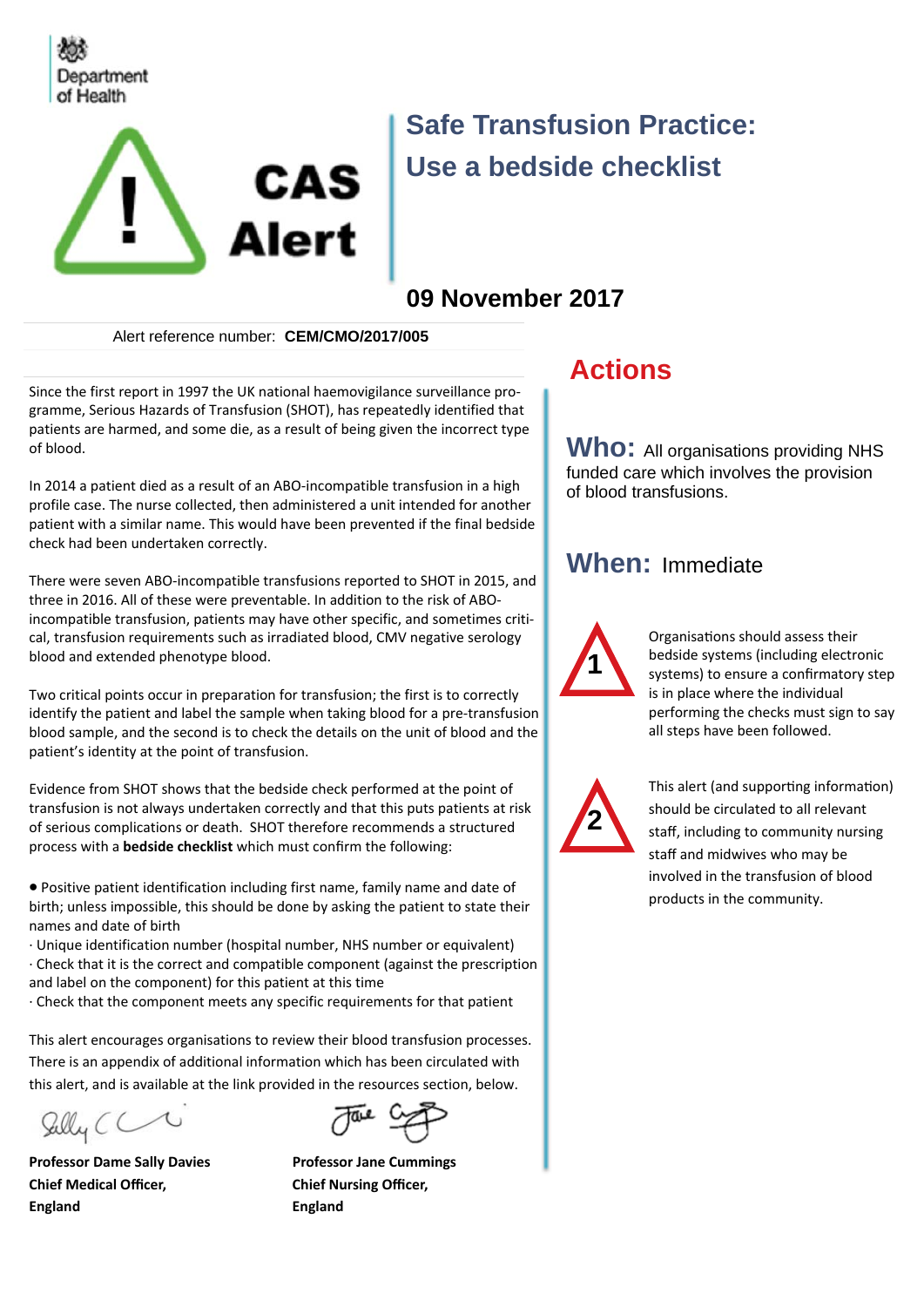#### Alert reference number: **CEM/CMO/2017/005**

#### **Further information**

An appendix of additional information can be found from page 3 onwards, it is also available to download from the CAS website via: https://www.cas.dh.gov.uk/SearchAlerts.aspx

#### **Communication:**

NHS England Regional offices are asked to cascade to GP's. This alert has also been sent to the following action recipients CMO urgent messages – recipients on public health link NHS Foundation trusts (England) – medical directors NHS Trusts (England) – medical directors Regional Directors of Public Health

#### **And copied to the following for information**

NHS Trusts (England) - Chief Executives NHS Foundation Trusts (England) - Chief Executive s CMO Urgent Messages – Recipients on public health link CMO Urgent Messages – Non-NHS Recipients on public health link Territorial CMO's in Ireland, Scotland and Wales Clinical Commissioning Groups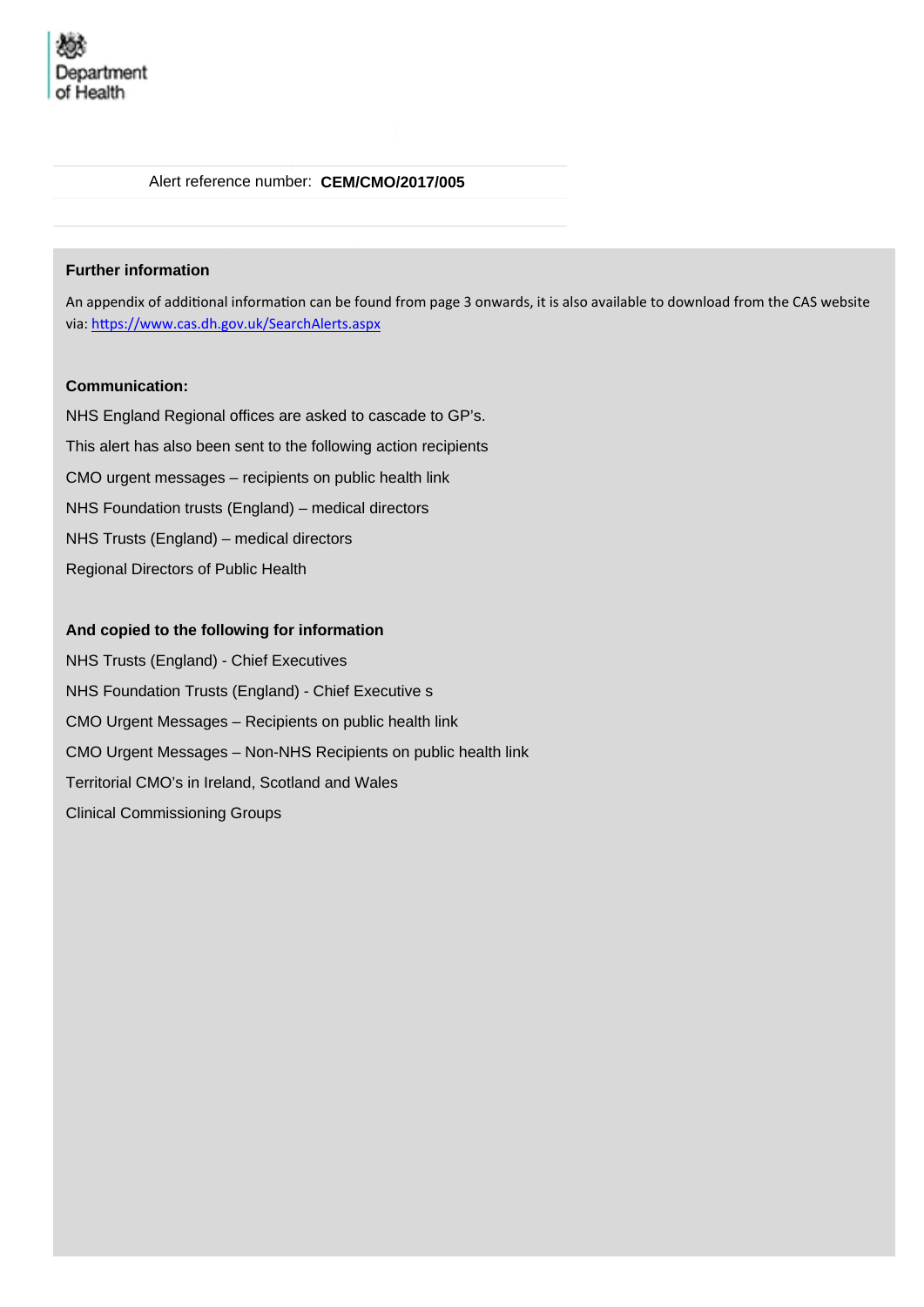#### **Appendix**

#### **Wrong transfusions: Background**

SHOT is the UK national haemovigilance scheme and has reported since 1996 on adverse incidents related to blood transfusion (20 years). Every year the largest group of reports are those where an incorrect blood component was transfused. This includes incidents where the wrong component was transfused, for example red cells were given when platelets had been prescribed. It includes transfusions where the component transfused was intended for a different patient. Figure 1 shows the cumulative numbers over 20 years. In the first year of reporting 22% National Health Service organisations participated but in recent years this has increased to 100%. These data show that despite the introduction of competency assessments (2) for all staff members who participate in the transfusion process, the numbers of wrong transfusions are not reducing. Over the same period of time the number of serious reactions allergic/febrile, which cannot be predicted have increased in line with the total number of reports (Figure 2).

#### **Categories of incorrect blood components transfused (IBCT)**

**ABO-incompatible red cell transfusions** are the most serious preventable errors and are reportable as 'never events' (3). While these may cause death or serious harm, in about two thirds there are no or minor adverse effects. These events may therefore be under-reported. Altogether 302 have been reported to SHOT. Twenty patients have died and an additional 80 suffered serious harm. ABO-incompatible transfusions have decreased from a maximum of 34 reported in 1999/2000 to between 3 and 14 between 2007 and 2016 (1). These potentially fatal incidents result from two main causes, the wrong patient is sampled ('wrong blood in tube' WBIT) or the component is transfused to the wrong patient.

The risk of sampling the wrong patient is reduced by ensuring every patient has two independent samples taken prior to a first transfusion. This group-check sample is recommended in British Society for Haematology guidelines (4). This policy is now in place in most hospitals (129/177, 73% of respondents to the recent survey from the National External Quality Assessment scheme for blood transfusion). Taking a single sample, splitting it into two and sending them separately at different times completely defeats the purpose of this safety step. In 2016 two of the three ABO-incompatible transfusions were caused by WBIT. If a sample is taken from the wrong patient and there is no group check, a wrong transfusion cannot then be detected by the bedside check. It is notable that in 2016 there were 3 ABO-incompatible transfusions but a further 264 near miss events due mainly to WBIT. These were detected because there was a different historical group. These incidents were caused by poor practice associated with failure to correctly identify the patient and labelling the blood sample tubes away from the bedside.

Other wrong transfusions include giving D-positive cellular components to a D-negative recipient. This carries about a 25% risk of development of anti-D antibodies which can cross the placenta in D-negative women causing damage to fetal red cells if the baby is D-positive.

**Wrong components transfused**. The patient is transfused a different component than the one prescribed or authorised, for example is given platelets instead of red cells.

**Specific requirements not met**. Some patients require components selected for additional features such as irradiated cellular components for certain indications where patients have weakened immune systems (5). This is to reduce the risk of transfusion-associated graft versus host disease where transfused lymphocytes engraft in the recipient. The outcome is usually fatal. Some protection is offered by pre-storage universal leucodepletion. Cumulative SHOT data show that more than 1300 patients have received nonirradiated components since the introduction of leucodepletion in 1999, one patient receiving more than 450 non-irradiated components. Additional specific requirements include cytomegalovirus-screened cellular components for pregnant women (unless emergency transfusion is needed), and red cells matched for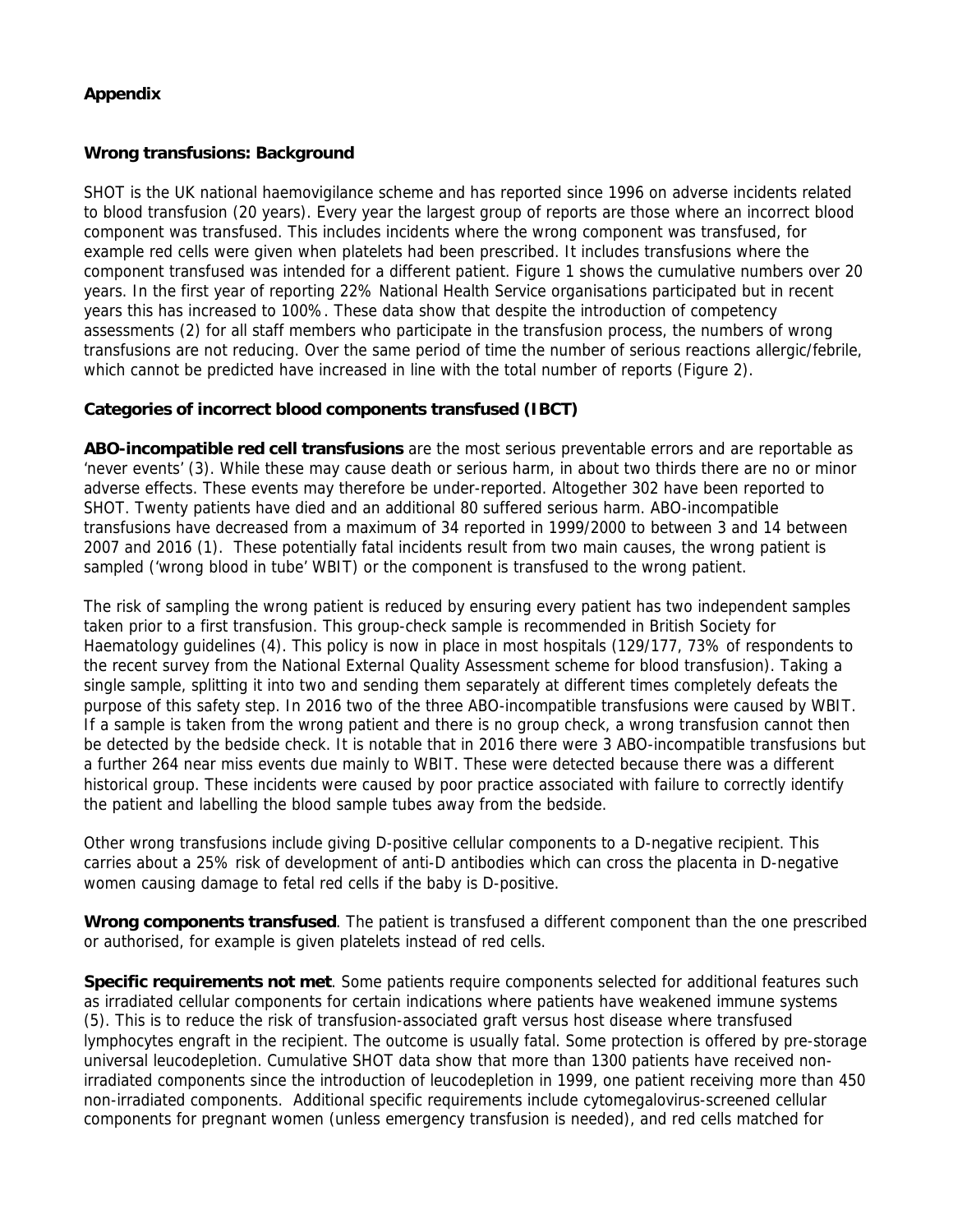additional blood group antigens are recommended for patients with haemoglobin disorders such as the sickle cell diseases and thalassaemia to reduce the risk of potentially serious haemolytic reaction. This is particularly important for patients with known irregular red cell antibodies who require units negative for those antigens.

These specific requirements must be notified to the transfusion laboratory and should be included in the request; they should be noted on the prescription and checked prior to administration. These must be included in the bedside checklist.

#### **References**

1. Bolton-Maggs PHB, Poles D, et al on behalf of the SHOT Steering Group. The 2016 Annual SHOT Report (2017) www.shotuk.org.

2. National Patient Safety Agency. NPSA Safer Practice Notice 14, Right Patient Right Blood (2006). Safer Practice Notices http://www.nrls.npsa.nhs.uk/resources/collections/right-patient-right-blood/

3. NHS England. Never Events List 2015/16 https://www.england.nhs.uk/wpcontent/uploads/2015/03/never-evnts-list-15-16.pdf .

4. Milkins C, Berryman J, Cantwell C, Elliott C, Haggas R, et al. Guidelines for pre-transfusion compatibility procedures in blood transfusion laboratories. Transfusion Medicine (2013) 23: 3-35.

5. Treleaven J, Gennery A, March J, Norfolk D, Page L et al. Guidelines the use of irradiated blood components prepared by the British Committee for Standards in Haematology blood transfusion task force. British Journal of Haematology (2010) 152: 35-51.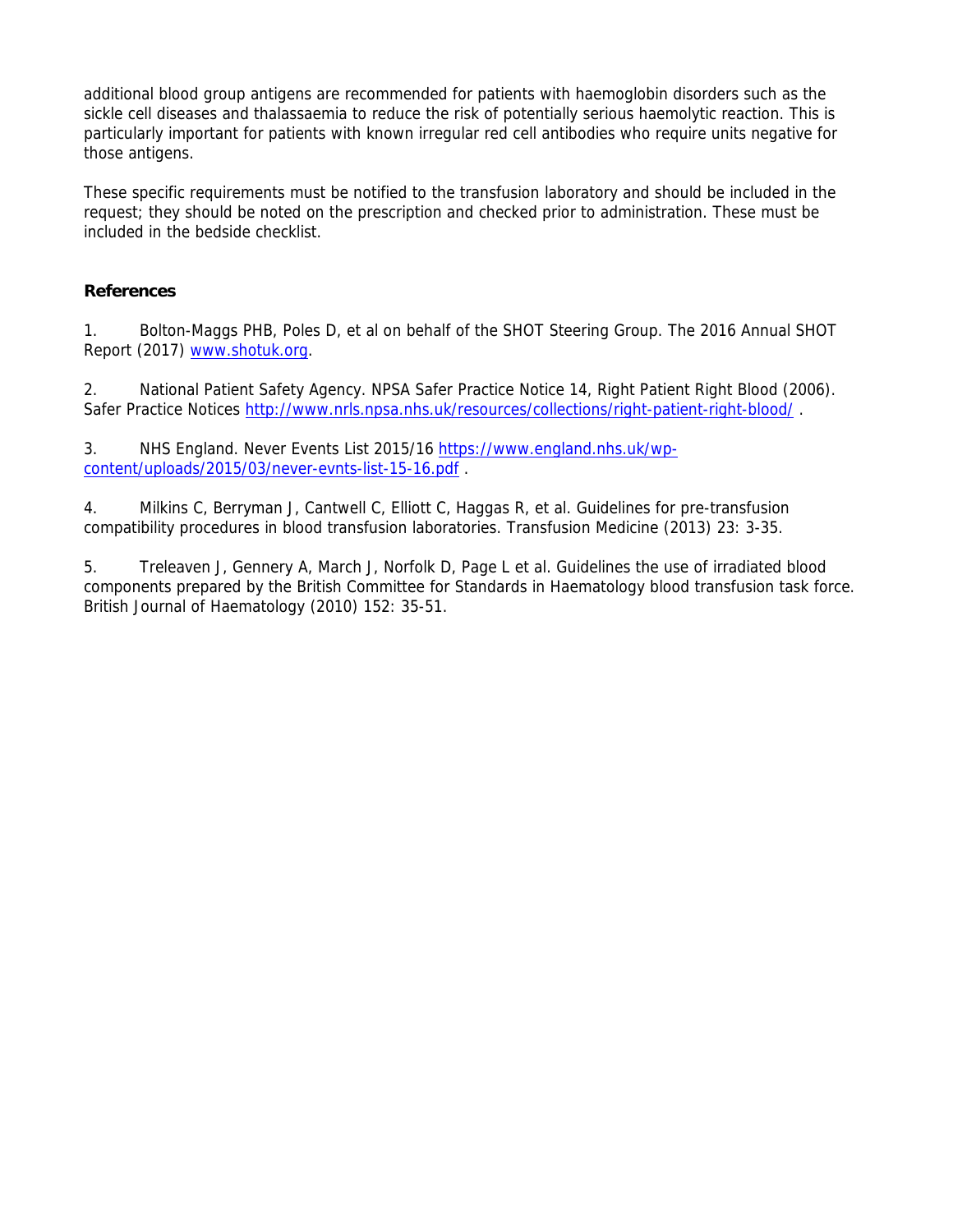

Figure 1: Annual numbers of incorrect blood components transfused including those where specific requirements were not met